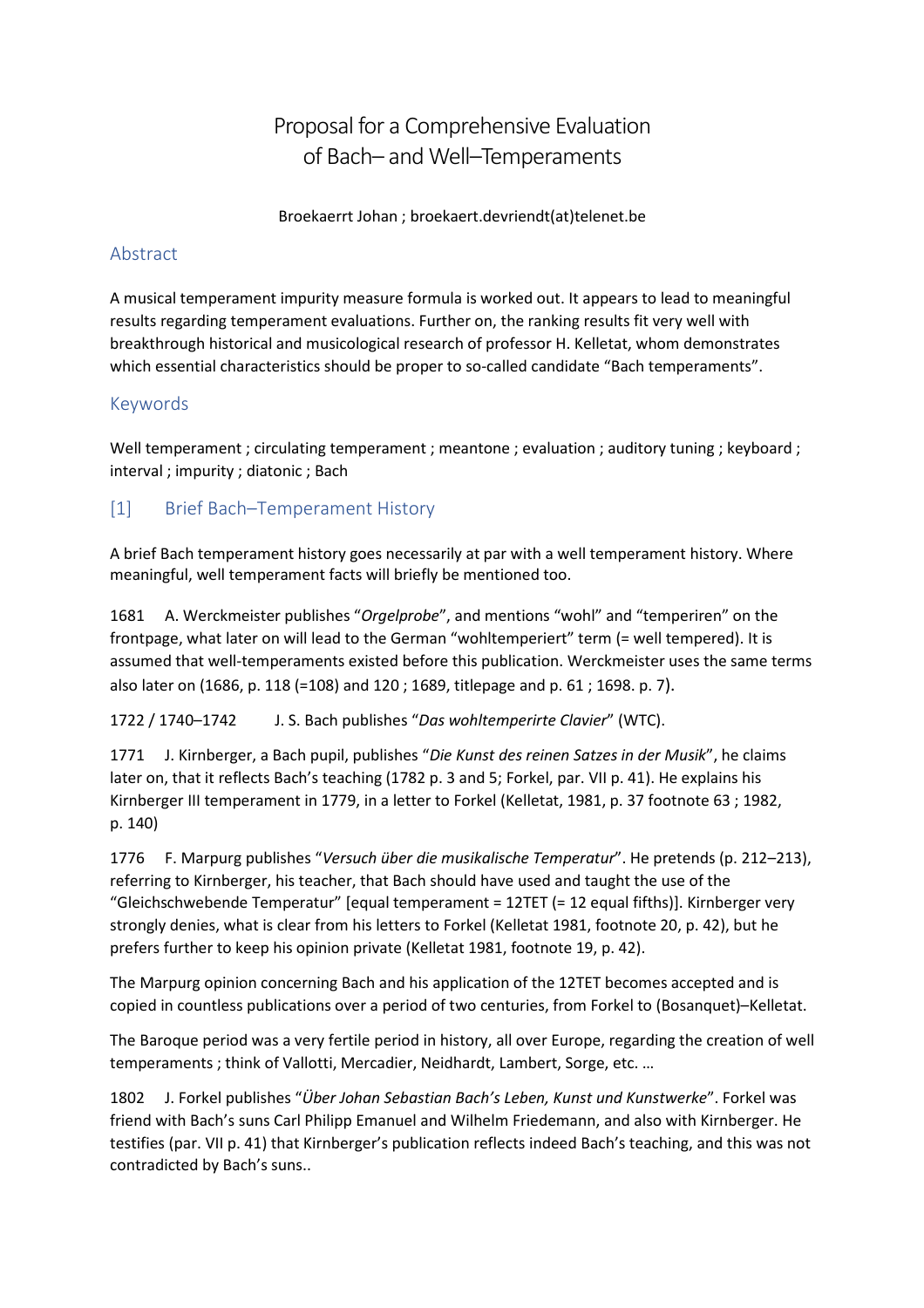1876 R. Bosanquet publishes "*An elementary treatise on Musical Intervals and Temperament*". He has strong doubts that Bach could have used the 12TET (p. 29-30), but at his time his message is not really "captured" as being relevant.

1960 H. Kelletat publishes "*Zur musikalischen Temperatur*". *Probably* t*he very first publication after Bosanquet, expressing strong doubts that Bach could have used the 12TET.* His publications (1960, 1981, 1982, 1994) rely on numerous citations (more than 1000) providing historical and musicological evidence on that point. *The Kirnberger III temperament, or some other comparable one, must have been the temperament applied by Bach* (Kelletat, 1982, p.141). From the above hypothesis "*Kirnberger III, or some other comparable one*", the comparable one probably has to be preferred : Bach's WTC is published 1722 / 1740–42, and the Kirnberger (I, II, III) temperaments are published in 1766 , 1771 and 1779, quite far later than the WTC. At this point, because of the factual dates, one could assume, for example, that Kirnberger used another temperament before 1766 , probably the one that he might have been using with Bach, –one that should have been simple to tune (Forkel, par. III, p. 17)–, but that later on he might have been seeking for *a different one of same quality, but easier still to tune than Bach's one* ? It must be admitted, there is no written source that could confirm this hypothesis.

1966 H. Kelletat publishes his "Bach temperament" version (Kelletat, 1982, table 9, p. 155 ; table 12, p. 158).

1977 H. Kellner ; 1979 B. Billeter ; 1979 J. Barnes : Bach temperament proposals, see works cited

1981 H. Kelletat publishes "*Zur musikalischen Temperatur I. Johann Sebastian Bach und seine Zeit*". Same content as the 1960 publication.

1982 H. Kelletat publishes "*Zur musikalischen Temperatur II. Wiener Klassik*". A number of temperaments receive the attribute of "Bach temperament": Kirnberger III, Kelletat, Kellner and Billeter, whereby it is claimed it is impossible to distinct these from one another by the ear (observation 3, p. 142)

From now on many "Bach Temperaments" are proposed. The following listing is for sure not complete.

1994 M. Lindley: hypothesis based on strong historical and musicological considerations ; see works cited

1998 A. Sparschuh: "*Stimm–Arithmetic des wohltemperierten Klaviers von J. S. Bach*". This is probably the first approach to reconstruct a Bach–Temperament based on a curled figure, drawn by J. S. Bach, on the top of a score of "*Das wohltemperirte Clavier*". Alternatives are proposed later on.

2000 M. Jira: see works cited

2001 M. Zapf: see works cited. It concerns some variation on Sparschuh's proposal.

2004 J. C. Francis: see works cited. Inspired by Sparschuh.

2005 B. Lehman: see works cited. Inspired by the Bach scrolls, differing from Sparschuh's proposal.

2005 P. Allain-Dupré: see works cited

2005 E. Jobin: A new interpretation of the Bach scrolls, based on the meantone and cent calculations.

2006 J. O'Donnell ; 2006 M. Spanyi: see works cited.

2007 G. Interbartolo, P. Venturino: see works cited

2008 C. Di Veroli ; 2008 E. Amiot ; 2020 J. Broekaert : see works cited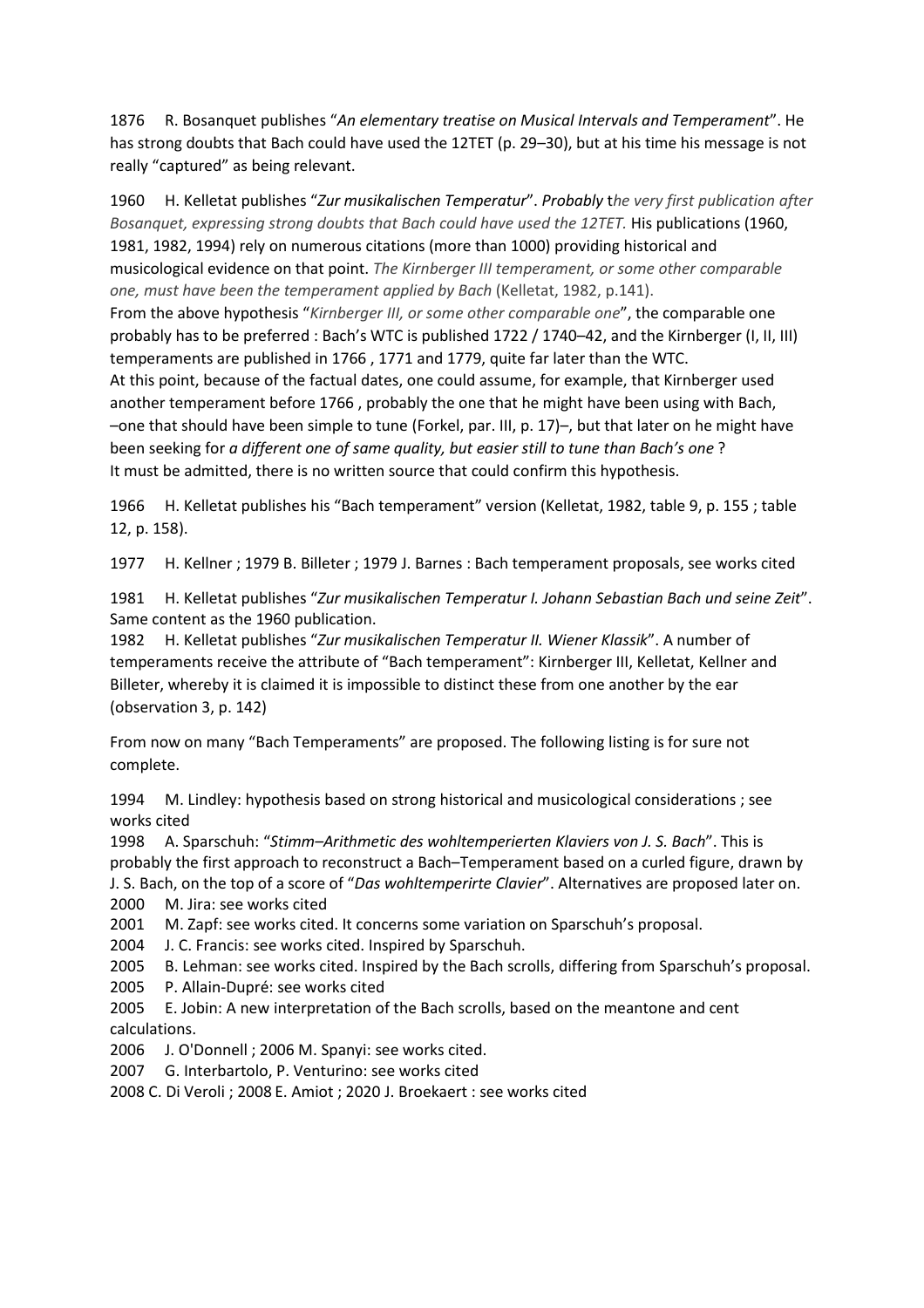## [2] Evaluation of Well Temperaments

It is not easy to define a comprehensive algorithm for well temperament evaluation (Hall D. ; p. 275- 277). Most research and evaluations on temperament characteristics are based on the evaluation of interval properties or comma divisions, measured in proportions or cents. Some "subjective" musical discussions on peculiar characteristics are very often part of an evaluation.

Measurement of interval proportions is common musicological practice since Pythagoras at least. It has been used intensively during the Baroque period, based on monochord measurements, and later on calculations are facilitated by the introduction of the cent, a logarithmic measure of proportions. And still, to musicians and auditory tuners those numbers are rather abstract, and it are mainly the perceptible beatings that import to them. *Those beatings are relatable to good harmonic properties such as the consonance and dissonance of intervals and musical chords*. Some further investigation on interval beating rate properties might therefor be of interest, regarding auditory musical keyboard tuning and comprehensive temperament characteristics.

### [2.1] Measurement of Interval Purity

The auditory tuning of a musical keyboard is normally based on the evaluation of fifths and major thirds beating rates, within the chromatic scale from F3 to F4 (Calvet A.). To enable auditory tuning, one has to dispose of a table, listing the beating rates of fifths. The beating rates of some thirds might import too, mainly to control the precision of the tuning quality.

The beating rates of the fifths and major thirds on the notes within the F3–F4 chromatic scale can be calculated by means of the formulas in the tables below. The  $q_{Note}$  and  $p_{Note}$  symbols stand for the beating rates of fifths and major thirds. The formulas for  $q_c$  and  $p_c$  were applied by A. Kellner (1977), and he applied a similar formula for the minor third on E also.

| $q_{r} = 2C4 - 3F3$       | $q_c = 4G3 - 3C4$                                                        | $q_c = 2D4 - 3G3$     | $q_D = 4A3 - 3D4$      |  |  |  |  |  |  |
|---------------------------|--------------------------------------------------------------------------|-----------------------|------------------------|--|--|--|--|--|--|
| $q_A = 2E_4 - 3A_3$       | $q_E = 4B3 - 3E4$                                                        | $q_B = 4F#3 - 3B3$    | $q_{F#} = 2C#4 - 3F#3$ |  |  |  |  |  |  |
| $q_{C\#} = 4G\#3 - 3C\#4$ | $q_{G#} = 2Eb4 - 3G#3$                                                   | $q_{E} = 4Bb3 - 3Eb4$ | $q_{Bb} = 4F3 - 3Bb3$  |  |  |  |  |  |  |
|                           | Table 1 : calculation of fifths beating rates within the $F3 - F4$ scale |                       |                        |  |  |  |  |  |  |

| $p_F = 4A3 - 5F3$       | $p_C = 4E4 - 5C4$     | $p_G = 4B3 - 5G3$    | $p_D = 8F#3 - 5D4$     |
|-------------------------|-----------------------|----------------------|------------------------|
| $p_A = 4C#4 - 5A3$      | $p_E = 8G#3 - 5E4$    | $p_R = 4Eb4 - 5B3$   | $p_{F#} = 4Bb3 - 5F#3$ |
| $p_{c\#} = 8F3 - 5C\#4$ | $p_{G#} = 2C4 - 5G#3$ | $p_{E} = 8G3 - 5Eb4$ | $p_{Bb} = 4D4 - 5Bb3$  |

Table 2 : calculation of major thirds beating rates within the F3 – F4 scale

### [2.2] Well Temperaments

A possible musical definition of Well Temperaments is given by Kelletat (1960 ; 1981, p. 9 ; original German text : see endnote [A]), based on Werckmeister (1681, 1689):

> *<< Well temperament means a mathematical–acoustic and musical–practical organization of the tone system within the twelve steps of an octave, so that impeccable performance in all tonalities is enabled, based on the extended just intonation (natural–harmonic tone system), while striving to keep the diatonic intervals as pure as possible.*

> *This temperament acts, while tied to given pitch ratios, as a thriftily tempered*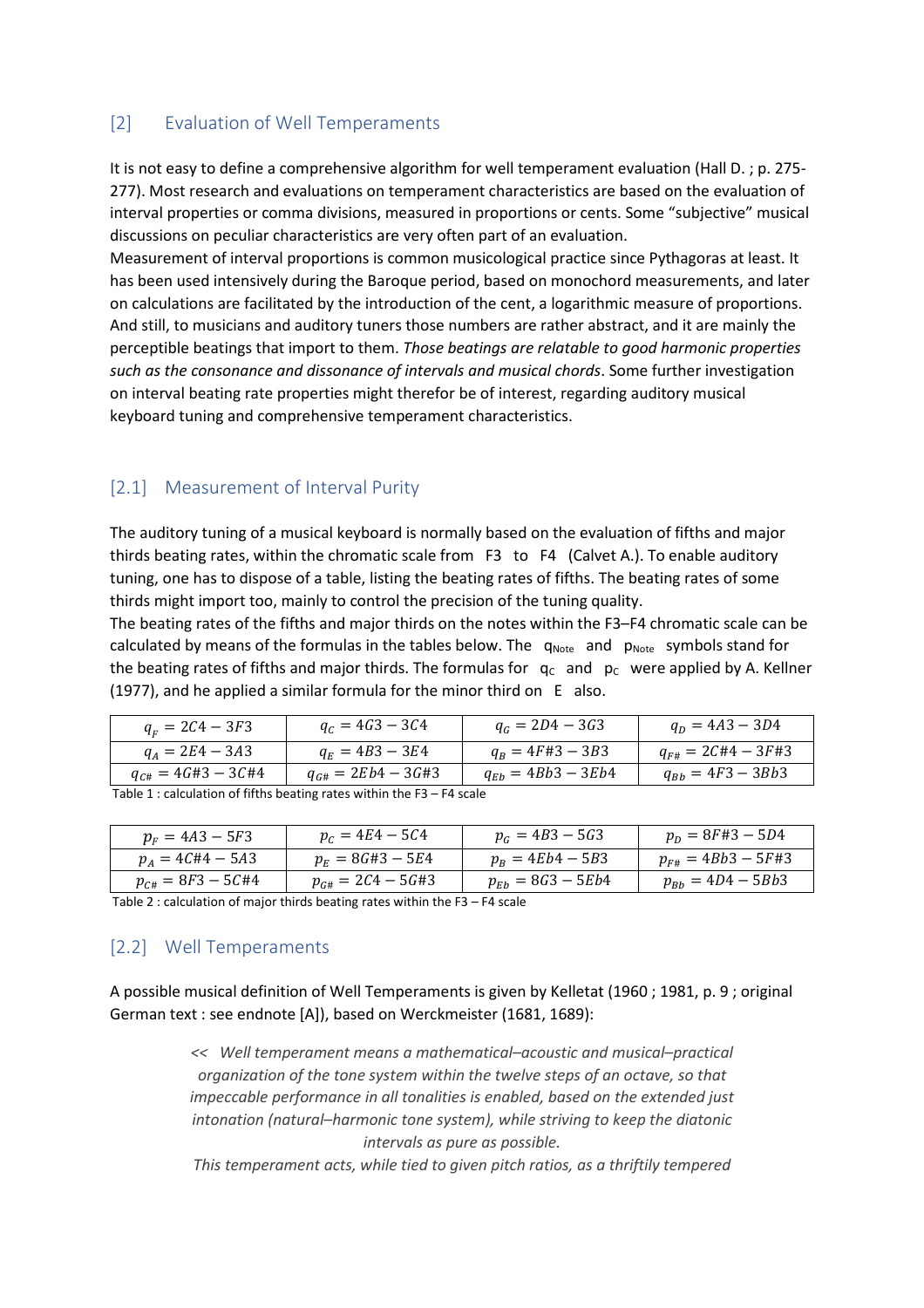*smoothing and extension of the meantone, as unequally beating half tones and as equal (equally beating) temperament. >>* 

### [2.3] A Well Temperament Optimum

A large collection of well temperaments is available. One might wonder which ones could be among the bests, based on the above definition par. [2.2]. It might therefor be useful to define at first some kind of limit corresponding to a mathematical optimum temperament, for comparison purposes. A major requirement in line with the definition paragraph [2.2] consists in keeping the diatonic intervals of the C–major natural–harmonic tone system as pure as possible. The auditory tuner will therefor mainly evaluate the C–major diatonic fifths (on C, D, E, F, G, A) and major thirds (on F, C, G). An intuitive approach to this requirement might be to calculate the lowest possible impurity of those intervals. Mathematically this corresponds to the minimization of the following sum:

$$
p_C^2 + p_D^2 + p_E^2 + p_F^2 + p_G^2 + p_A^2 + q_C^2 + q_F^2 + q_G^2
$$

Following an advice from E. Amiot (professor mathematics and musician), the minimum of this sum can swiftly be determined by calculation of the partial derivatives to the variables (the unknown notes), set to equal zero, followed by the solution of the set of obtained equations (see par. [5] ; appendix 1).

The above procedure leads to a temperament holding fifths beating rates from  $-0.89$  to  $-3.16$ beatings per second (bps.). This is not convenient to an auditory tuner. He has indeed to know and set nine differing beating rates, or, if those are not known, he has to measure every single beating rate, calculate their sum, and check if this obtained sum can be minimized further on. This is very hard, iterative and difficult precision labor, and for sure not the common practice.

But it is easy, for any musician or tuner, to evaluate interval beating rate (= impurity) equalities. Obtaining a best possible equality corresponds mathematically to the minimization of the sum of all the differences between any single impurity and the mean value of all impurities. There are 9 intervals to be defined, for only 6 variables (the C–major diatonic notes but A). It is normally not possible to solve such a set of conditions. We can only strive for a minimum difference (see par. [6], appendix 2).

|                   | F3      | F#3     | G3      | G#3    | A3      | B <sub>b</sub> 3 | B <sub>3</sub> | C4      | C#4    | D4      | Eb4    | E4      |
|-------------------|---------|---------|---------|--------|---------|------------------|----------------|---------|--------|---------|--------|---------|
| $f_{\text{Note}}$ | 175.67  | 184.73  | 196.60  | 207.98 | 220.00  | 234.14           | 246.22         | 262.75  | 277.22 | 293.96  | 312.10 | 328.93  |
| <b>Q</b> Note     | $-1.52$ | 0.26    | $-1.89$ | 0.26   | $-2.15$ | 0.26             | 0.26           | $-1.83$ | 0.26   | $-1.87$ | 0.26   | $-1.89$ |
| <b>D</b> Note     | 1.65    | 12.91   | 1.89    | 11.07  | 8.90    | 5.13             | 17.30l         | 1.97    | 19.23  | 8.06    | 12.30  | 19.23   |
| cents             | 12.28   | $-0.15$ | 9.51    | 4.88   | 0.00    | 9.79             | $-2.62$        | 10.31   | 2.48   | 2.18    | 7.44   | $-3.01$ |

Table 4 : scale with optimal beating rate equality of the of diatonic fifths and major thirds within C major

The obtained average beating rate, for C–major diatonic fifths and major thirds between F3 and F4 , is  $-1.85...$  bps., with minor deviations only from this value ( $\leq 0.33$ ); see table 4.

This scale might be auditory tunable, if one reckons with slight diminishment or augmentation on F3 and A3 , but it must be admitted it still won't be easy.

Fortunately, a very close and easily auditory tunable alternative can be thought of : see the "Well Tempered Meantone", at par. [2.4] below.

#### [2.4] A Well Tempered Meantone

Inspired by Jobin, and the above obtained optimal and auditory tunable scale, a very practical and pure temperament can be defined, holding five diatonic fifths and the three diatonic thirds with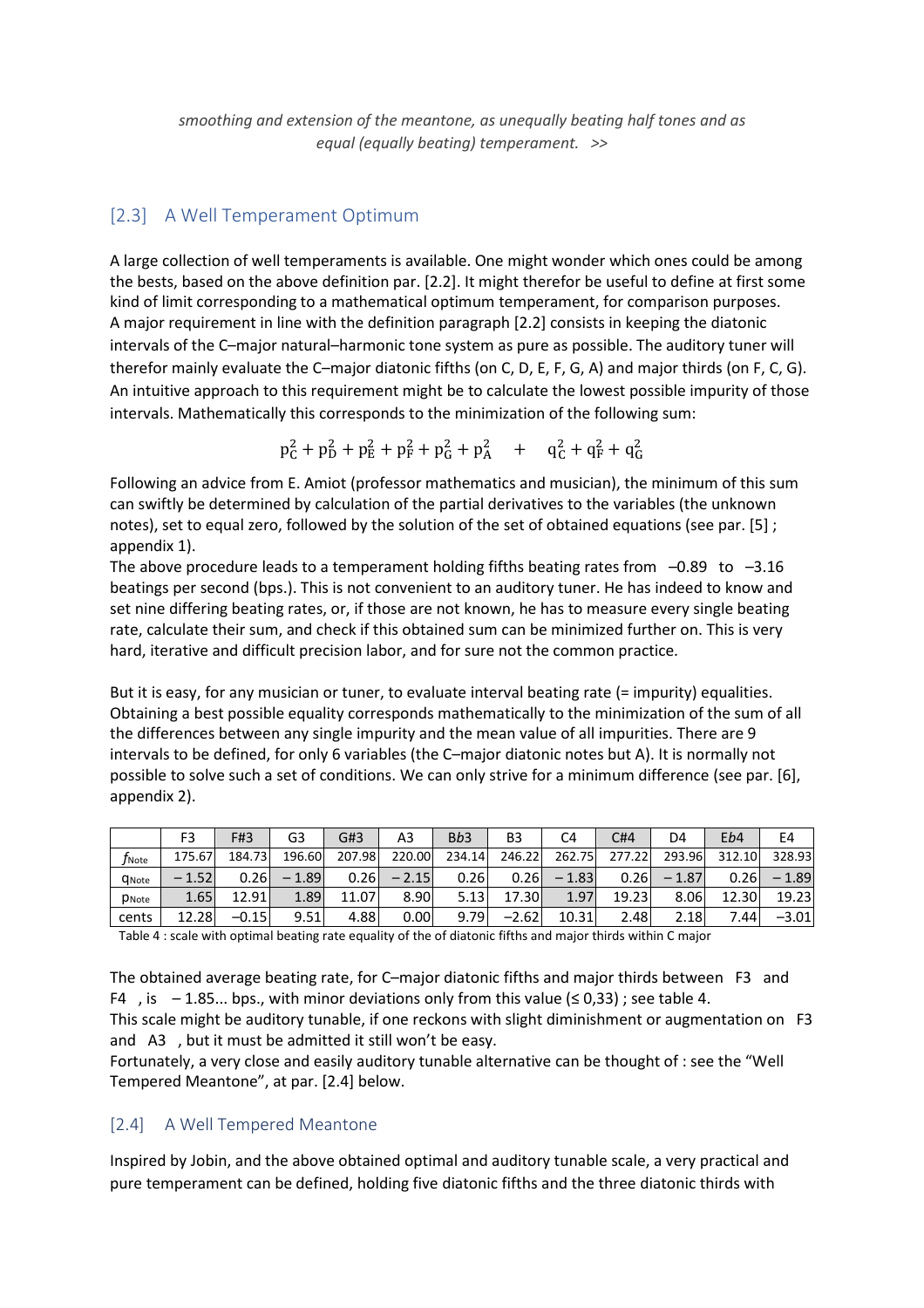*exact mathematical equality of their beating rates. The beating rate equality of fifths and major thirds is a nice musical compromise, between the perfect fifths of the Pythagorean tuning and the just major thirds of the quarter comma meantone tuning.* To do so we have to set:

$$
q_C = q_G = q_D = q_A = -p_C = -p_F = -p_G = q_E
$$

The above equations are a set of seven equations holding only six variables ; most often such sets cannot be solved. This set can be solved though, as it has been found the set is redundant: one of the requirements, either that of  $q_E$  or  $p_G$ , can be discarded.

The solution is very simple, and could even, the way it is formulated below, also look acceptable to Baroque musicologists, familiar with proportions:

$$
-q_{\text{Note}} = p_{\text{Note}} = \frac{A3}{113} = \frac{5F3}{451} = \frac{C4}{135} = \frac{G3}{101} = \frac{D4}{151} = \frac{E4}{169} = \frac{2B3}{253}
$$

Further on three (easily tunable) perfect fifths (on B, F#, C#), and three equally and very slightly augmented ones (on A*b*, E*b*, B*b*) can be set, to complete the scale. This remains in line with Jobin, whom, coming from the meantone, assumed the same fifths characteristics, but with the augmented ones being a little more augmented.

$$
q_B = q_{F\#} = q_{C\#} = 0 \qquad \text{and} \qquad q_{Ab} = q_{Eb} = q_{Bb}
$$

The collection of solutions leads to the following scale, table 5 :

|                | F3     | F#3     | G3      | G#3    | A3      | B <sub>b</sub> 3 | B3      | C4      | C#4     | D4      | Eb4    | E4      |
|----------------|--------|---------|---------|--------|---------|------------------|---------|---------|---------|---------|--------|---------|
| $f_{\rm Note}$ | 175.61 | 184.71  | 196.64  | 207.80 | 220.00  | 234.02           | 246.28  | 262.83  | 277.07  | 293.98  | 311.90 | 329.03  |
| <b>Q</b> Note  | 1.17   | 0.001   | $-1.95$ | 0.39   | $-1.95$ | 0.39             | 0.00    | $-1.95$ | 0.00    | $-1.95$ | 0.391  | $-1.95$ |
| PNote          | 1.95   | 12.51   | 1.95    | 12.32  | 8.27    | 5.84             | 16.17   | 1.95    | 19.54   | .79     | 13.62  | 17.28   |
| cents          | 9.85   | $-2.67$ | 5.64    | 1.24   | 0.00    | 6.94             | $-4.62$ | 7.96    | $-0.71$ | 1.87    |        | $-3.16$ |

Table 5 : Well Tempered Meantone

Auditory tuning of this temperament is easy indeed: it holds eight equal beating rates ; see the shaded cells of table 5 and the intervals on fig. 1 marked by " $=$  ". The remaining fifths except the one on F are perfect ( **0** mark), or almost perfect ( **–** mark) ; the fifth on F (dotted line) is "schismatic" ("residual").

Kelletat emphasizes the importance of natural and chromatic semitones sizes, all over his four books (1960, 1981. 1982, 1994). Some similarity with meantone semi tones is required, and to his opinion, the Kirnberger III semi tones are satisfactory for Bach's music (1960, 1981), Viennese classical music (1982) and Schubert's "Liedern" (1994).

Semitone characteristics are graphically on display in fig. 2.



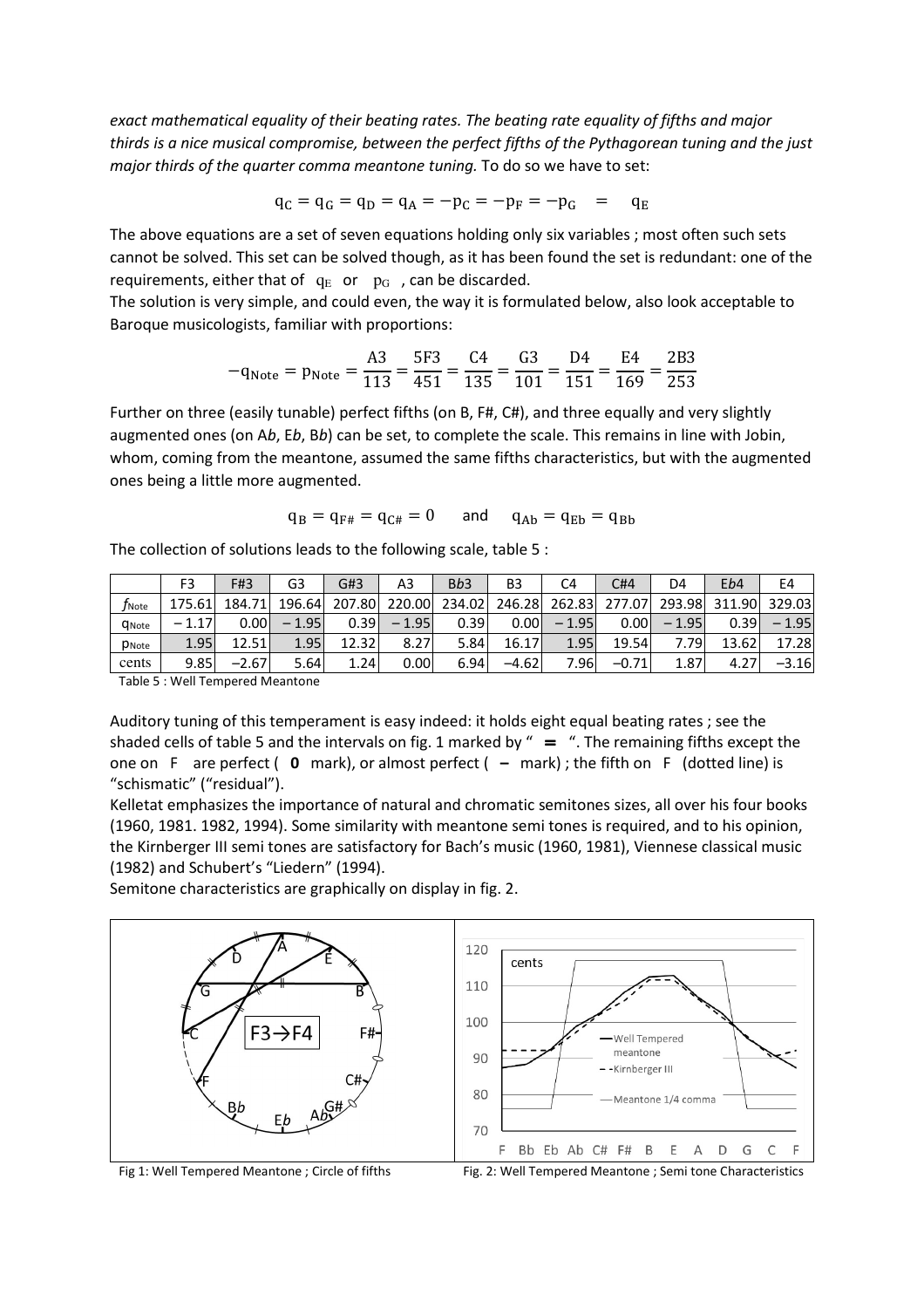### [3] Evaluation of Temperaments

#### [3.1] Numerical Evaluation

A probably novel evaluation method for musical temperaments is proposed, based on the RMS (the Root of the Mean of the Squares) measurement of C-major diatonic impurity differences (see par. [6], appendix 2). This measures the spread of the impurity deviations from the mean impurity, expressed in bps. To normalize the result we multiply the RMS by 440/A4 whereby A4 is the pitch of the used diapason. This leads to the following diatonic impurity definition (see the definition of the sum at par. [6], appendix 2):

Diatonic Importity =

\n
$$
\frac{440}{A4} \times \sqrt{\frac{\sum \Delta_{Fi\ and\ Th\. \nDiatonic\ note}}{9}}
$$

Many temperaments show very good diatonic purity, but many of those do not satisfy some "auxiliary" Well Temperament purity conditions. Therefor following conditions were selected to discard non well tempered temperaments:

- 1. Augmentation of fifths: augmented fifths are normally not accepted. To limit allowable augmentation, we take the obtained total fifths augmentations of the calculated optimum (table 4 ; = 3.7 cents) into account ; this corresponds to the condition whereby this full augmentation is set on only one fifth. This leads to a rounded value equal to the sum of a perfect fifth plus said total augmentation : this is  $702.0 + 3.7 \approx 706.0$  cents.
- 2. Diminution of fifths: the Kirnberger II temperament was rejected, because of excessive diminution of fifths (Kelletat 1981, p. 47). The smallest Kirnberger II fifth measures 691.2 cents. As limit on the diminution of fifths, a minimum value of 692.0 cents was set.

| <b>Optimal beating equality</b> | 0.170 Stanhope bps           | 1.562 Neidhardt-2        | 2.274 |
|---------------------------------|------------------------------|--------------------------|-------|
| <b>Well Tempered meantone</b>   | 0.245 Mercadier bps          | 1.567 Asselin            | 2.321 |
| <b>Sievers</b>                  | 0.952 Neidhardt-4            | 1.568 Neidhardt 2 bps    | 2.356 |
| Vallotti - Tartini              | 1.021 Stanhope               | 1.589 Sparschuh 1999 (b) | 2.374 |
| Vallotti bps                    | 1.094 Neidhardt 1 bps        | 1.589 Neidhardt 3 bps    | 2.379 |
| Venturino 1/4 1/19 (b)          | 1.156 Barnes                 | 1.641 Sorge 1758 bps     | 2.379 |
| Venturino 1/4 1/12 (b)          | $1.156$ Jencka $(b)$         | 1.641 Sorge 1744 bps     | 2.400 |
| Kirnberger III bps              | 1.171 Maunder b (b)          | 1.641 Bendeler III bps   | 2.410 |
| d'Alembert / Rousseau           | 1.193 Lehman $1\,6$ Pyth (b) | 1.641 Neidhardt-3        | 2.426 |
| Legros (2 R.T.)                 | 1.217 Werckmeister III bps   | 1.652 Sorge 1728         | 2.426 |
| Jobin                           | 1.217 Neidhardt-1            | 1.663 Francis 2005 E (b) | 2.430 |
| <b>Kirnberger III</b>           | 1.235 Lehman bps             | 1.694 Sorge 1744         | 2.441 |
| Kirnberger III ungleich         | 1.246 Werckmeister III       | 1.737 Bendeler-III       | 2.542 |
| de Bethisy                      | 1.265 Lambert 1774           | 1.755 Bendeler-I         | 2.542 |
| <b>Kelletat</b>                 | 1.298 Weingarten / Gabler    | 1.834 Bendeler-II        | 2.592 |
| <b>Kellner bps</b>              | 1.303 Barca (Asselin)        | 1.838 Sparschuh-Zapf (b) | 2.835 |
| <b>Billeter</b>                 | 1.349 Di Veroli WTC opt (b)  | 1.887 Werckmeister II    | 3.054 |
| <b>Kellner</b>                  | 1.353 Mobbs/Mackenzie (b)    | 1.902 Romieu -1/9 sc     | 3.059 |
| Young 1800                      | 1.426 Lindley 1994 Neidhardt | 1.921 Meantone -1/9 c    | 3.059 |
| Barca (Devie)                   | 1.445 Jira offen $1$ (b)     | 1.967 Romieu - 1/10 sc   | 3.386 |

Half of 140 historical temperaments had to be discarded because of the above conditions. The retained temperaments, are ranked by their obtained impurity figure, in table 6: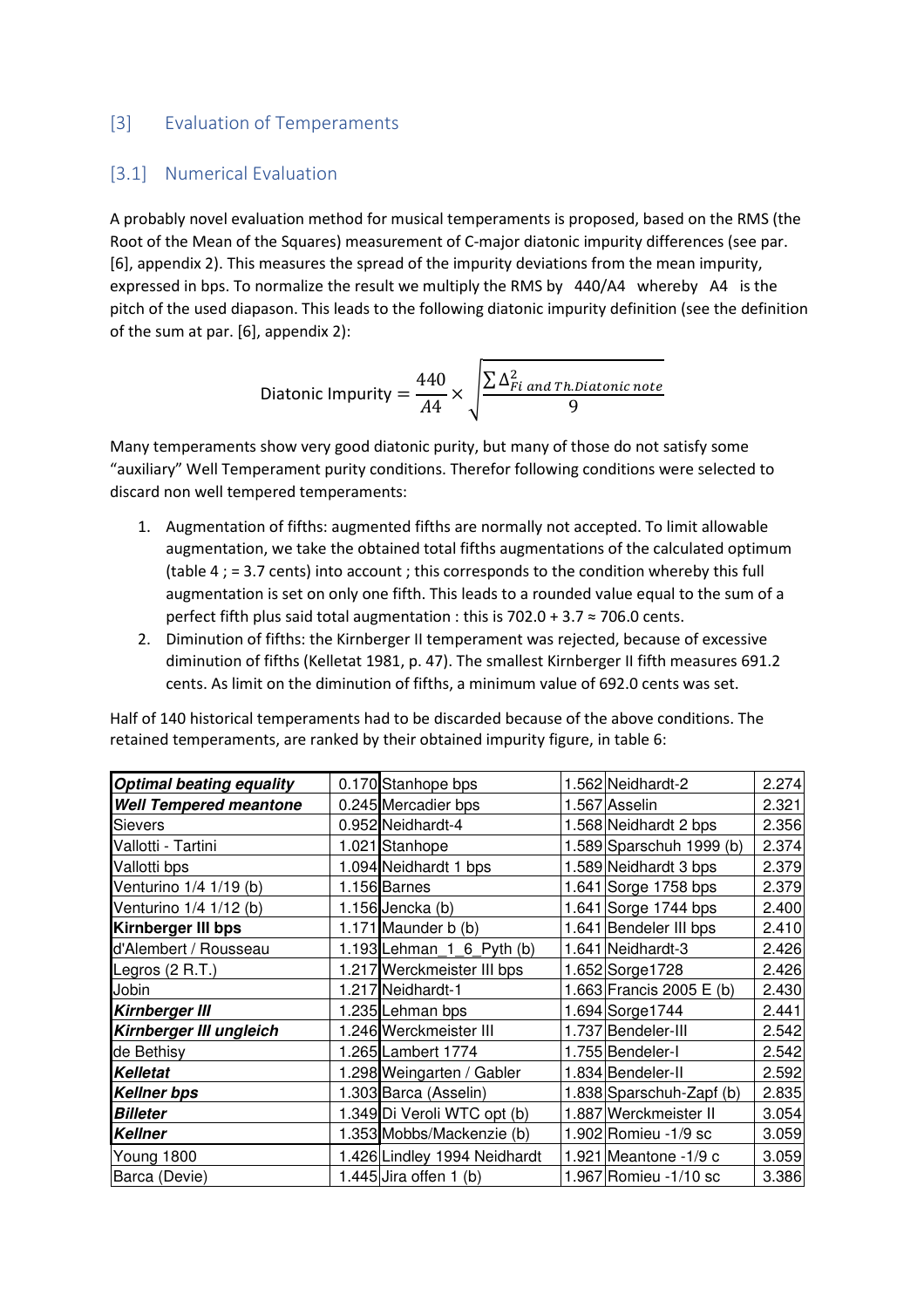| Lindley 1994 Michaelstein (b) | 1.499 Jira geschlossen 2 (b)  |         | 1.967 Barthold Fritz | 3.510 |
|-------------------------------|-------------------------------|---------|----------------------|-------|
| <b>IMercadier</b>             | 1.502 Young / Van Biezen      |         | $2.074$ 12-TET       | 3.653 |
| Neidhardt 4 bps               | 1.547 Francis 2005 1/14pc (b) | 2.239   |                      |       |
| Venturino $1/4$ $1/12$ (b)    | 1.559 Maunder $c(b)$          | 12.2391 |                      |       |

Table 6 : Well temperaments ranked against diatonic purity

Some of the temperaments of table 6 are marked by "(b)" , because of having been announced as "Bach temperament" ; some are marked by "bps" : those are recalculated temperaments, based on equal beating rate division of the comma, instead of the normal proportional division.

It is very remarkable that on the top eighteen of the list, nine *bold-italic* marked temperaments can be found that received the "Bach" predicate by Kelletat (1982, p. 141-142) ; Kelletat pretends that differences between those temperaments should not be perceivable by the ear (observation 3, p. 142).

Kelletat (1960, 1966, 1981, 1982, 1994) caused a historical breakthrough that lead to quite some numerous additional "Bach Temperament" proposals (see the brief history, par. [1]), *following his very strong historic and musicological demonstration that the Kirnberger III temperament or any other comparable one must have been used by J. S. Bach, and not the 12 TET, as was assumed for almost two centuries.* 

Also remarkable, is the position of Lindley 1994: this temperament is a mathematical theoretical model, auditory tested on a conference, and worked out based on musicological and historical grounds, and on proportional comma divisions (instead of beating rate distributions).

Some temperaments marked by (b), supposed thus to be "Bach Temperament", do not have a favorable ranking. It can be observed that (b) marked temperaments are quite dispersed on the list, what could mean that there could have been insufficient concern on C–major diatonic purity in the determination of some of those temperaments.

The *12 TET*, very remarkably, is ranked at the very end of the list.

| Vogel (Norden)      | 0.425 Silbermann         | $\vert$ 1.021 Schlick ~ Husmann/Lange/Ratte | 1.156 |
|---------------------|--------------------------|---------------------------------------------|-------|
| Meantone -1/5 s. c. | 0.567 Meantone bps       | 1.077 Meantone 1/4 comma                    | 1.156 |
| Louet               | 0.567 Geib / Neu-Bamberg | $1.107$ Rameau in F                         | 1.156 |
| Vogel (Stade)       | 0.608 Lambert / Chaumont | 1.156 Rameau sec. TLA                       | 1.156 |
| Gabler              | 0.680 Corrette           | 1.156 Marpurg                               | 1.156 |
| Vogel bps           | 0.724 Schlick / Dupont   | 1.156 Rameau                                | 1.156 |

The top of the ranking of the discarded temperaments might also be interesting :

Table 7 : Non circulating temperaments sorted against diatonic purity (top of the list only)

The very high purity of the first six temperaments is remarkable.

The famous Silbermann and meantone temperaments have a favorable position.

Most remarkable is the position of the Meantone  $-1/5$  s. c. This temperament was discussed by L. Rossi (1666) and J. Sauveur (1701). Its diatonic properties of the C–major tonality are very close to those of the Well Tempered Meantone and the "optimal beating equality" temperament. The 1/5 meantone has a 1/5 s.c. diminution of perfect fifths, at par with a 1/5 s.c. augmentation of just major thirds, a nice balance therefore between almost perfect fifths and almost-pure thirds.. This can be perfectly compared against the equal beating rates of fifths and major thirds of the Well Tempered Meantone. From this point of view, it is not impossible that at Baroque time some kind of well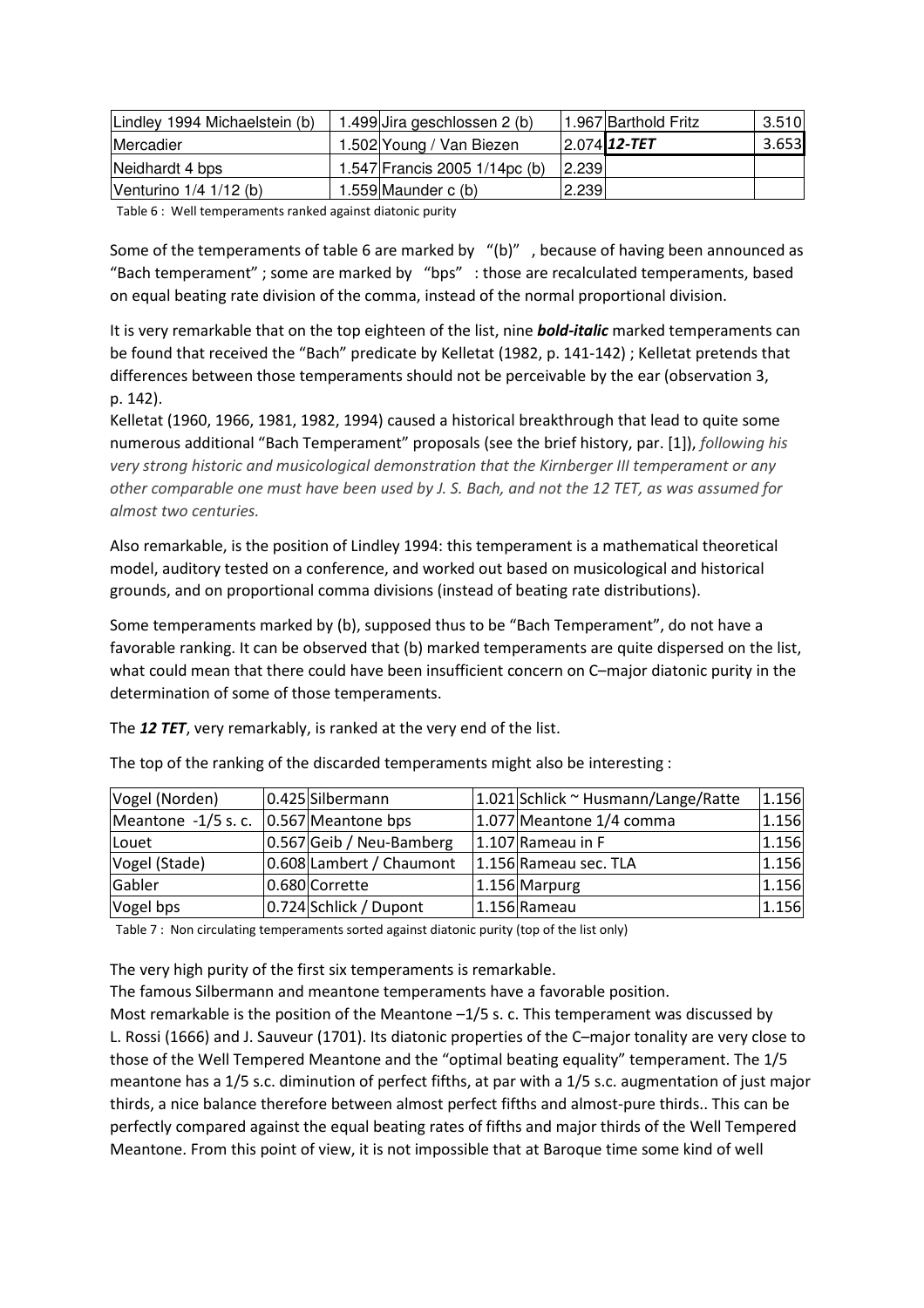temperament might have been derived from the Meantone –1/5 s.c., but no written documents on this hypothesis have been found or discussed yet.

### [3.2] Graphic Evaluation

Bach temperaments, based on historical and musicological considerations, according Kelletat or Lindley, have quite typical characteristic courses of fifths, especially also of thirds. Those are on display in figure 3, that has a conventional ordinate, calibrated in cents (not in bps), and an abscise with conventional fifths sequence, for a chromatic scale from C to C. The thirds course is the flattest for Lindley.

The thirds for B, F# and G# deviate most from purity, for the Well Tempered Meantone.

Kirnberger III is very acceptable in comparison to the three others.



Fig 3 : Interval Impurities : no marks = Well Tempered Meantone ; squares = Kirnberger III ; diamonds = Kelletat ; triangles = Lindley

Figure 4 displays the courses of the 13 first temperaments of table 6, with an ordinate axes calibrated in bps (not in cents), and with a shifted and inverted abscise axes, that fits better to auditory tuning praxis, because it is for a chromatic scale from F3 to F4 , and it therefor has the F note at the extremes. It can be observed that the "bandwidth" within which the courses flow is quite restricted. Because of the bps calibration of the ordinate, it is easy to observe beating rate equality of five fifths (C, G, D, A, E) and three major thirds (F, C, G) of the Well Tempered Meantone.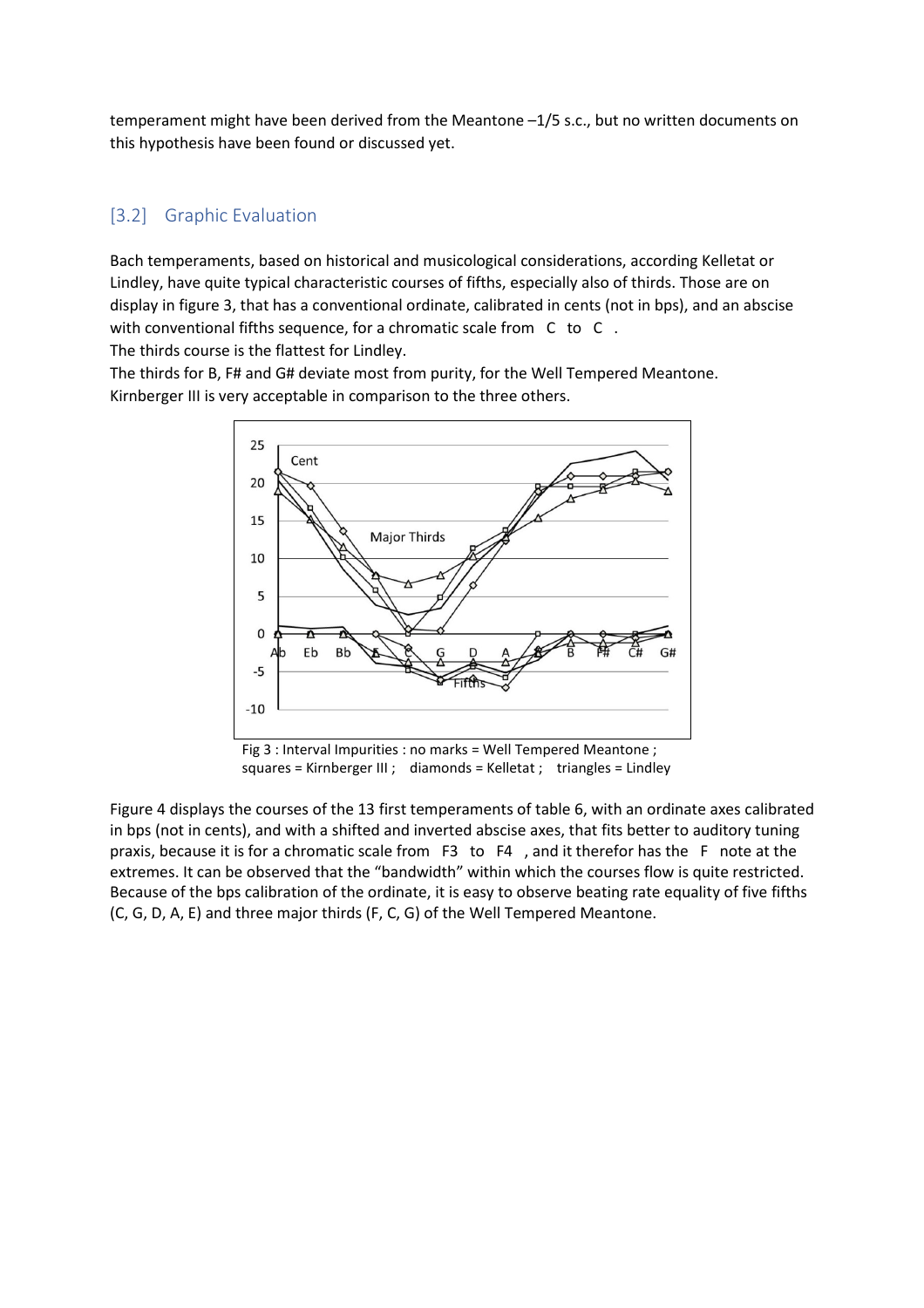

Figure 4: Well Temperaments (Bach selection)

Fig. 5 displays the similarity of the C-major diatonic fifths and thirds of the Well Tempered Meantone with those of the 1/5 s.c. meantone. It becomes clear that the completion of the tuning for the altered notes of the Well Tempered Meantone relies on purity of fifths, instead of the purity of major thirds such as applied for the 1/5 s.c. meantone.



Fig 5. : Comparison of C–major diatonic impurities of the Well Tempered Meantone and the 1/5 s.c. meantone.

Since Sparschuh a number of hypothesis were formulated, based on pairing fifths characteristics with graphic characteristics of curls on Bach's WTC score, see figure 6 below.

It is not sufficient to rely on this type of analysis only, to demonstrate some kind of evidence that the compared temperament can be related to Bach. In table 6 for example, there is quite some distance between the hypothesis of Jobin (ranked on position 7/52 with an impurity of 1.217) and Lehman (on position 24/52 with an impurity of 1.641), while both are claimed to be a "Bach-temperament", based on the perception of the curls. The Sparschuh and Zapf hypothesis are still more different from Jobin, have undergone a number of revisions, and it remains difficult to match those with a plausible historical diapason.

Nevertheless, it is worth to make this comparison for the Well Tempered Meantone too, see fig. 6. It can be observed it matches the curls very well, just like for Jobin (not drawn on the figure} according to which is was inspired, and the optimal scale (thin line) fits quite well also.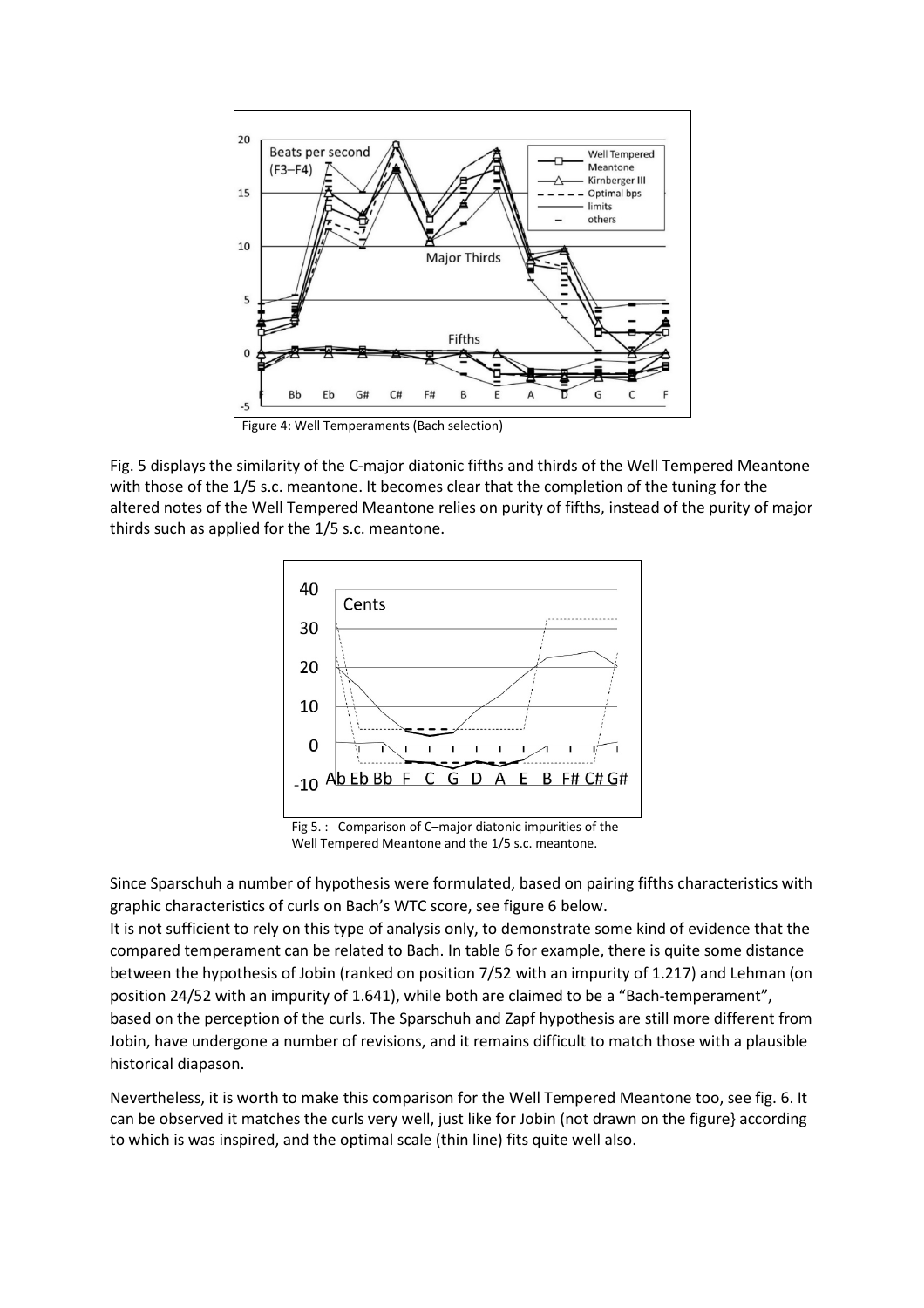

Figure 6 : "Well Tempered Meantone" fifths impurities, in bps. Fat line / grey bars (table 4) Slim line : "optimal" auditory tuning model (table 5)

# [3.2] Summary of the numerical and graphical evaluation

The summary of the numerical and the graphical evaluation, supports an hypothesis as if the temperament used by Bach could have been derived indeed from the meantone, as suggested by the definition of Kelletat par. [2.2], probably the 1/5 comma meantone that has excellent C–major diatonic properties indeed.

Because of impurity equality of diatonic fifths and major thirds, the auditory tuning of the Well Tempered Meantone is quite easy, with some slight complication on the fifths on altered notes. The auditory tuning of Kirnberger III has the advantage it is easier still to tune, with characteristics very close to those of other very plausible temperaments holding a Bach attribute. This would have allowed Kirnberger to pretend he is in line with Bach's teaching, what was also testified by Forkel, and not contradicted by Bach's suns.

# [4] Conclusion

Based on the ranking of table 6, and the published strong historical and musicological evidence assessed and provided by Kelletat, also Lindley, it can be assumed that:

- The proposed impurity measure paragraph [3] can be used for a comprehensive evaluation of well temperaments, by ranking of temperaments according to the obtained impurity figures. This impurity measure is easy to calculate. The temperaments at the top of the ranking are equivalent, in case a choice of a well temperament is necessary.
- This ranking leads to the observation of a strong fit with Kelletat's and Lindley's investigations and assumptions, specifically regarding possible candidate Bach temperaments.
- The Well Tempered Meantone of table 5 looks like a very plausible "Bach temperament" candidate:
	- o It is comparable to Kirnberger III, also concerning the semi tones
	- $\circ$  Its auditory tuning is easy (equality of beating rates)
	- $\circ$  It has the best impurity qualities
	- o Its fifths characteristics also fit well with scrolls on a score of J. S. Bach's WTC
	- $\circ$  It looks as if derived from the meantone (1/5 s.c.)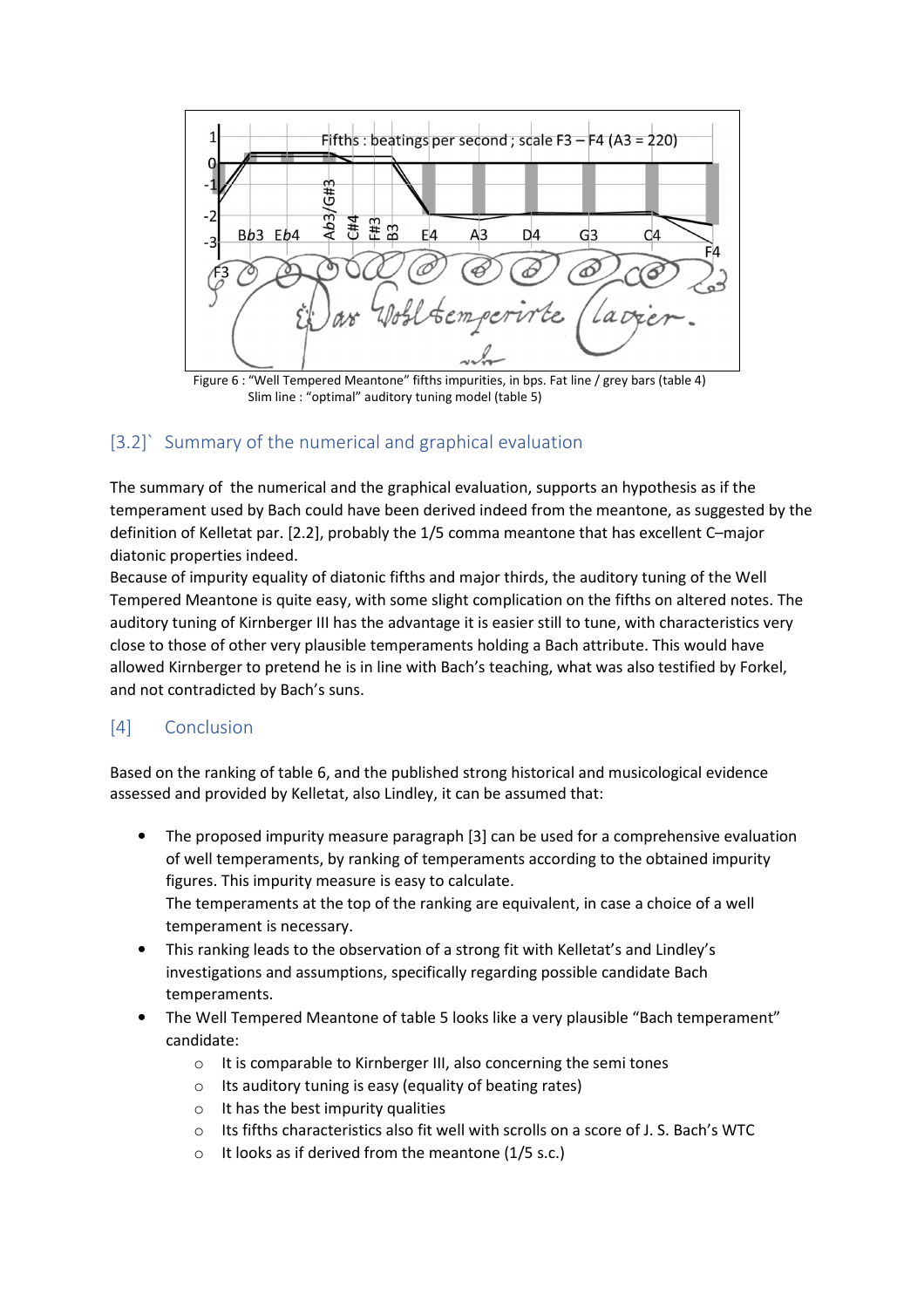Following sum must be minimized:

Quadratic Sum = 
$$
p_C^2 + p_D^2 + p_E^2 + p_F^2 + p_G^2 + p_A^2
$$
 +  $q_C^2 + q_F^2 + q_G^2$ 

Worked out in function of the notes, one obtains:

Quadratic sum = 
$$
34F_3^2 + 38C_4^2 + 50G_3^2 + 13D_4^2 + 41A_3^2 + 29E_4^2 + 32B_3^2
$$
  
- $12F_3C_4 - 40F_3A_3 - 24C_4G_3 - 40C_4E_4 - 12G_3D_4 - 40G_3B_3$   
- $24D_4A - 12A_3E_4 - 24E_4B_3$ 

The coefficients of the partial derivatives set to zero are given in the table below:

| N              | F <sub>3</sub> | C4    | G <sub>3</sub> | D4 | E4    | B <sub>3</sub> |     | A <sub>3</sub> |
|----------------|----------------|-------|----------------|----|-------|----------------|-----|----------------|
| F <sub>3</sub> | 34             | -6    | 0              | 0  | 0     | 0              |     | 20             |
| C <sub>4</sub> | $-3$           | 19    | -6             | 0  | $-10$ | 0              |     |                |
| G3             | 0              | $-6$  | 25             | -3 | 0     | $-10$          |     |                |
| D <sub>4</sub> | 0              | 0     | -6             | 13 | 0     | 0              |     | 12             |
| E4             | 0              | $-20$ | 0              | 0  | 29    | $-12$          | $=$ | 6              |
| B <sub>3</sub> | 0              | 0     | -10            | 0  | -6    | 16             |     |                |

The obtained  $\,$  B and  $\,$  F  $\,$  pitches (= as solution of the equations of the above matrix ; see further the table below) impose that the remaining six fifths have to be slightly augmented. This can be mathematically expressed by :

$$
\frac{B3}{F3} \times (fifth)^6 \times 2^n = \frac{246.57}{175.86} \times (fifth)^6 \times 2^{-4} = 1
$$
 and therefore  $fifth = 1.500457...$ 

The above ratio is slightly above perfection, but so little that it still can be acceptable within a well temperament. Further creation of an "optimal" well temperament therefor, only allows for even distribution of this minute obligate fifths augmentation over the six remaining fifths.

$$
q_{\text{Note}} = q_{\text{B}} = q_{\text{F#}} = q_{\text{C#}} = q_{\text{G#}} = q_{\text{Eb}} = q_{\text{Bb}}
$$

The collection of solutions leads to the following scale :

|                     | F3 | F#3 | G3             | G#3   | A3                                                                                  | B <sub>b</sub> 3 | B <sub>3</sub> |                       | $\mathcal{L}_{H}$ | D4             | Eb4        | E4           |
|---------------------|----|-----|----------------|-------|-------------------------------------------------------------------------------------|------------------|----------------|-----------------------|-------------------|----------------|------------|--------------|
| $f_{\mathsf{Note}}$ |    |     |                |       | 175.86 184.98 197.08 208.24 220.00 234.40 246.57 263.19 277.58 294.04 312.47 329.06 |                  |                |                       |                   |                |            |              |
| <b>C</b> Note       |    |     | $0.22$ $-3.16$ |       | $0.22$ $-1.89$                                                                      |                  |                | $0.22$ $0.22$ $-1.26$ |                   | $0.22$ $-2.11$ |            | $0.22$ -0.89 |
| <b>D</b> Note       |    |     | 0.89           | 11.56 | 10.32                                                                               |                  | 4.12 17.02     | 0.28                  | 18.96             |                | 9.67 14.29 | 20.63        |

#### [6] Appendix 2 Well Temperament with optimal auditory tuned diatonic purity

Beatings are normally negative on fifths (too small), and positive on major thirds (too large). Normally the absolute average beating rate "M" therefore is:

$$
M = \frac{-q_F - q_C - q_G - q_D - q_A - q_E + p_F + p_C + p_G}{9}
$$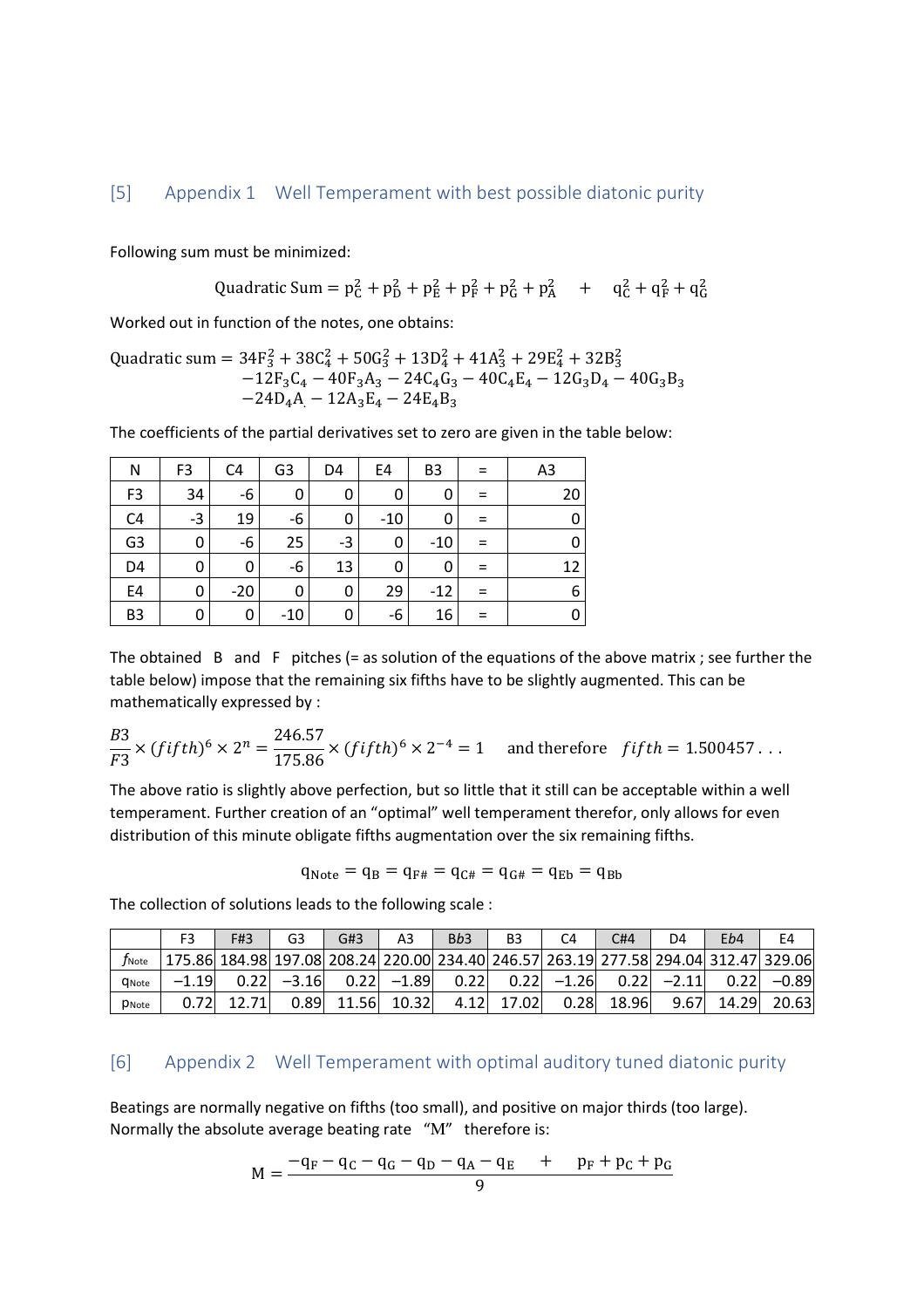Taking the signs into account, the single beating rate deviations from the mean beating rate are :

Fifths :  $\Delta_{Fi;Note} = -q_{Note} - M$  Major Thirds :  $\Delta_{Th;Note} = p_{Note} - M$ 

The appropriate sum of the squares of deviations becomes :

$$
\sum \Delta_{Fi\, and \, T; Note}^2 = \Delta_{Fi;F}^2 + \Delta_{Fi;C}^2\, +\, \Delta_{Fi;G}^2 + \, \Delta_{Fi;D}^2 + \, \Delta_{Fi;A}^2 + \, \Delta_{Fi;E}^2 \qquad + \qquad \Delta_{Th;F}^2 + \Delta_{Th;C}^2 + \Delta_{Th;G}^2
$$

The elaboration of this sum in function of the notes leads to :

$$
81 \times \sum \Delta_{Fi\ and\ T; Note}^2 = 2718F_3^2 + 2934C_4^2 + 3726G_3^2 + 1044D_4^2 + 3240A_3^2 + 2124E_4^2 + 2592B_3^2
$$
  
\n
$$
-1116F_3C_4 - 216F_3G_3 + 36F_3D_4 - 3132F_3A_3 + 180F_3E_4
$$
  
\n
$$
-2376C_4G_3 + 72C_4D_4 + 216C_4A_3 - 2880C_4E_4
$$
  
\n
$$
-864G_3D_4 + 324G_3A_3 + 540G_3E_4 - 3240G_3B_3
$$
  
\n
$$
-1998D_4A_3 - 90D_4E_4 - 1242A_3E_4 - 1944E_4B_3
$$

The table below displays the simplified coefficients of equations obtained from the partial derivatives to the notes :

|                | F <sub>3</sub> | C4     | G <sub>3</sub> | D4   | E4    | B <sub>3</sub> |   | A3  |
|----------------|----------------|--------|----------------|------|-------|----------------|---|-----|
| $d/dF3$ :      | 151            | $-31$  | $-6$           |      |       |                | Ξ | 87  |
| $d/dC4$ :      | $-31$          | 163    | $-66$          |      | $-80$ |                |   | – ხ |
| $d/dG3$ :      | $-$            | $-22$  | 69             | -8   |       | $-30$          |   |     |
| $d/dD4$ :      |                | 4      | $-48$          | 116  | - 5   |                | ⋍ | 111 |
| $d/dE4$ :      | 10             | $-160$ | 30             | $-5$ | 236   | $-108$         |   | 69  |
| $d/\delta$ B3: |                |        | $-5$           | 0    | $-3$  | 8              |   |     |

Calculation of diatonic notes for C – major

The obtained B and F pitches (= as solution of the equations of the above table ; see the main text, par. [2.3], table 4) impose that the remaining six fifths have to be slightly augmented. This can be mathematically expressed by :

$$
\frac{B3}{F3} \times (fifth)^6 \times 2^n = \frac{246.22}{175.67} \times (fifth)^6 \times 2^{-4} = 1
$$
 and therefore  $fifth = 1.500545...$ 

The above ratio is slightly above perfection, but so little that it still can be acceptable within a well temperament. Further creation of an "optimal" well temperament therefor, only allows for even distribution of this minute obligate fifths augmentation over the six remaining fifths.

$$
q_{\rm Note} = q_{\rm B} = q_{F\#} = q_{C\#} = q_{G\#} = q_{\rm Eb} = q_{\rm Bb}
$$

The collection of solutions leads to the scale, displayed in the main text, par. [2.3], table 4.

#### Acknowledgment

I want to express my most sincere feelings of gratitude towards Amiot E., Calvet A., Jobin E. and Paintoux T, but also G. Baroin for the compilation of an interesting video on this subject. Their open attitude allowed for quite intense exchange of ideas, that enabled further understanding and evolvement of insights in musical temperament and tuning matters, enabling the development of the ideas and concepts expressed in this paper.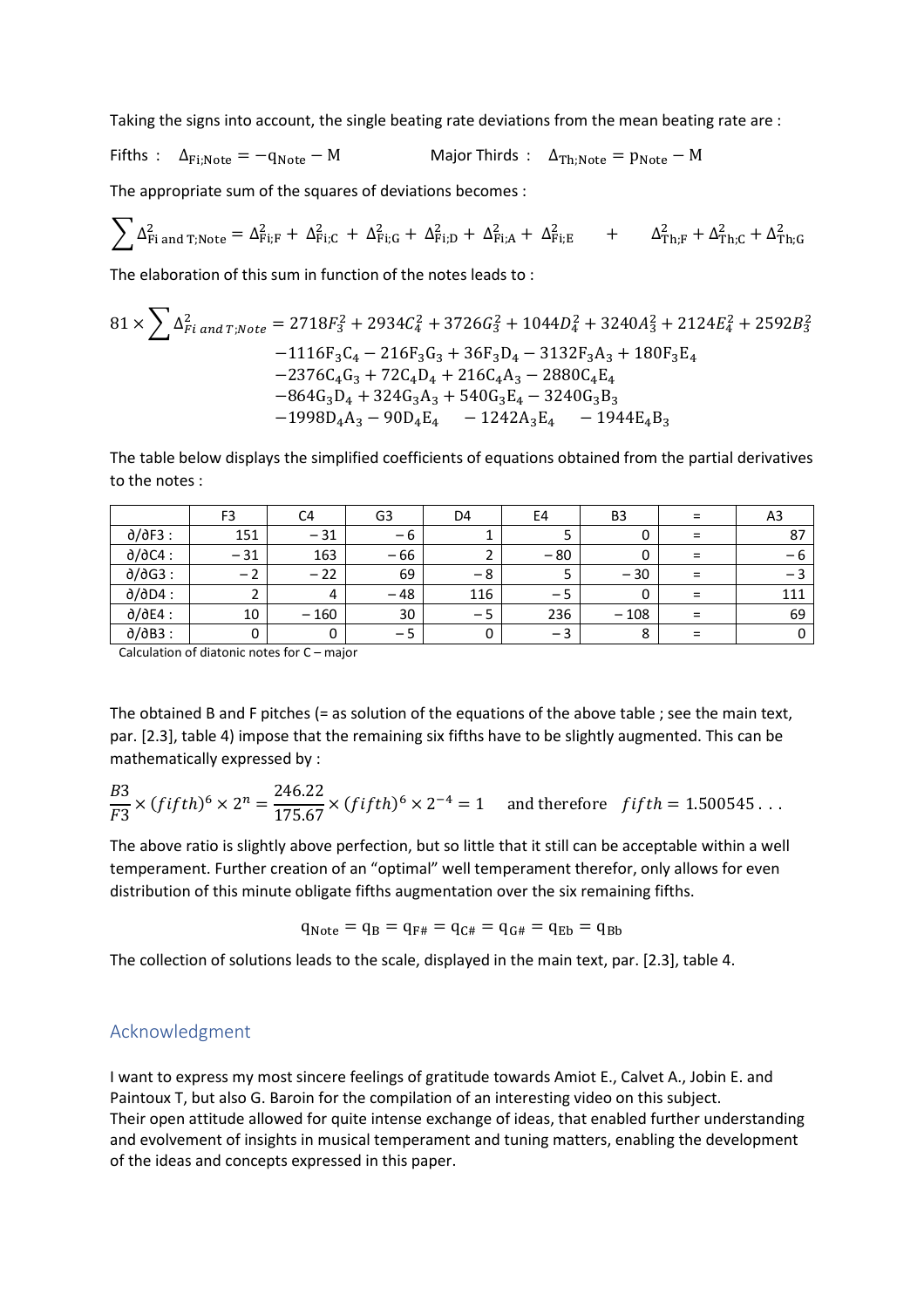Thanks to my daughter Hilde : she drew my attention to investigate on what musicians want (diatonic interval purity) and not on what might be someone's preferred musical temperament.

#### WORKS CITED

- Allain-Dupré P. 2005: "Justesses et Tempéraments" (academia.edu) variation of Lehman's proposal.
- Amiot E. 2008: "Discrete Fourier Transform and Bach's Good Temperament" ; MTO, Volume 15, Number 2, June 2009
- Barnes J. 1979: "Bach's Keyboard Temperament: Internal Evidence from the Well-tempered clavier" ; Early Music, Volume 7, Issue 2, April 1979, Pages 236–249,
- Billeter B. 1979: "Anweisung zum Stimmen von Tasteninstrumenten in verschiedenen Temperaturen" (ISBN 3-87537-160-7).
- Billeter B. 2008: "Zur 'Wohltemperirten' Stimmung von Johann Sebastian Bach: Wie hat Bach seine Cembali gestimmt?" ; (Ars Organi Zeitschrift, 2008-3, p. 18-21)
- Bosanquet R. 1876 : "An elementary treatise on Musical Intervals and Temperament". Macmillan & Co. 1876
- Broekaert J. 2020: "Le Mésotonique Tempéré de Bach" (Pianistik No 111, dec. 2020, p. 4-19)
- Calvet André, 2020 : "Le Clavier Bien Obtempéré" (ISBN 978-2-9541401-3-1)
- Di Veroli C. 2008: "Unequal Temperaments: Theory, History and Practice" (e-book) The Viola da Gamba Society Journal, Volume Four, (2010)
- Forkel J. 1802 : "Über Johan Sebastian Bach's Leben, Kunst und Kunstwerke". Leipzig, Hoffmeister und Kühnel. (Bureau de Musique.) 1802.
- Francis J. C. 2004: "The Keyboard Temperament of J. S. Bach" (Eunomios).
- Francis J. C. 2005-2: "The Esoteric Keyboard Temperaments of J. S. Bach" (Eunomios)
- Francis J. C. 2005-7: "Das Wohltemperirte Clavier, Pitch, Tuning and Temperament Design" (Eunomios)
- Hall D., 1973 : "The Objective Measurement of Goodness-of-Fit for Tunings and Temperaments", Journal of Music Theory, Vol. 17. No. 2. (Autumn 1973)
- Interbartolo G., Venturino P 2007: Bach 1722 "Il temperamento de Dio". {ISBN A000068628).
- Jira M. 2000: "Musikalische Temperaturen und Musikalischer Satz in der Klaviermusik von J. S. Bach" (2000, Hans Schneider – Tutzing}. ISBN 3-79521-004-6).
- Jobin E. 2005 : "BACH et le Clavier bien Tempéré" ; (website of "Clavecin en France").
- Kelletat H. 1960 : "Zur musikalischen Temperatur". Kassel, Oncken 1960
- Kelletat H. 1966 : "Ein Beitrag zur musikalischen Temperatur der Musikinstrumente vom Mittelalter bis zur Gegenwart". Reutlingen,
- Kelletat H. 1981 : "Zur musikalischen Temperatur"; Band I. Johann Sebastian Bach und seine Zeit". ISBN 3–87537 156–9
- Kelletat H. 1982": "Zur musikalischen Temperatur" ; Band II. Wiener Klassik". ISBN 3–87537 187–9
- Kelletat H. 1994 : "Zur musikalischen Temperatur" ; Band III. Franz Schubert". ISBN 978–3–87537–239–5
- Kellner H. 1977: "Eine Rekonstruktion der wohltemperierten Stimmung von Johann Sebastian Bach". Das Musikinstr. 26, 1977, 34-35
- Kirnberger J. 1771 : "Die Kunst des reinen Satzes in der Musik", ISBN 3–487–01875–6
- Kirnberger J. 1782 : "Gedanken über die verschiedenen Lehrarten in der Komposition". Berlin: Georg Jacob Decker.